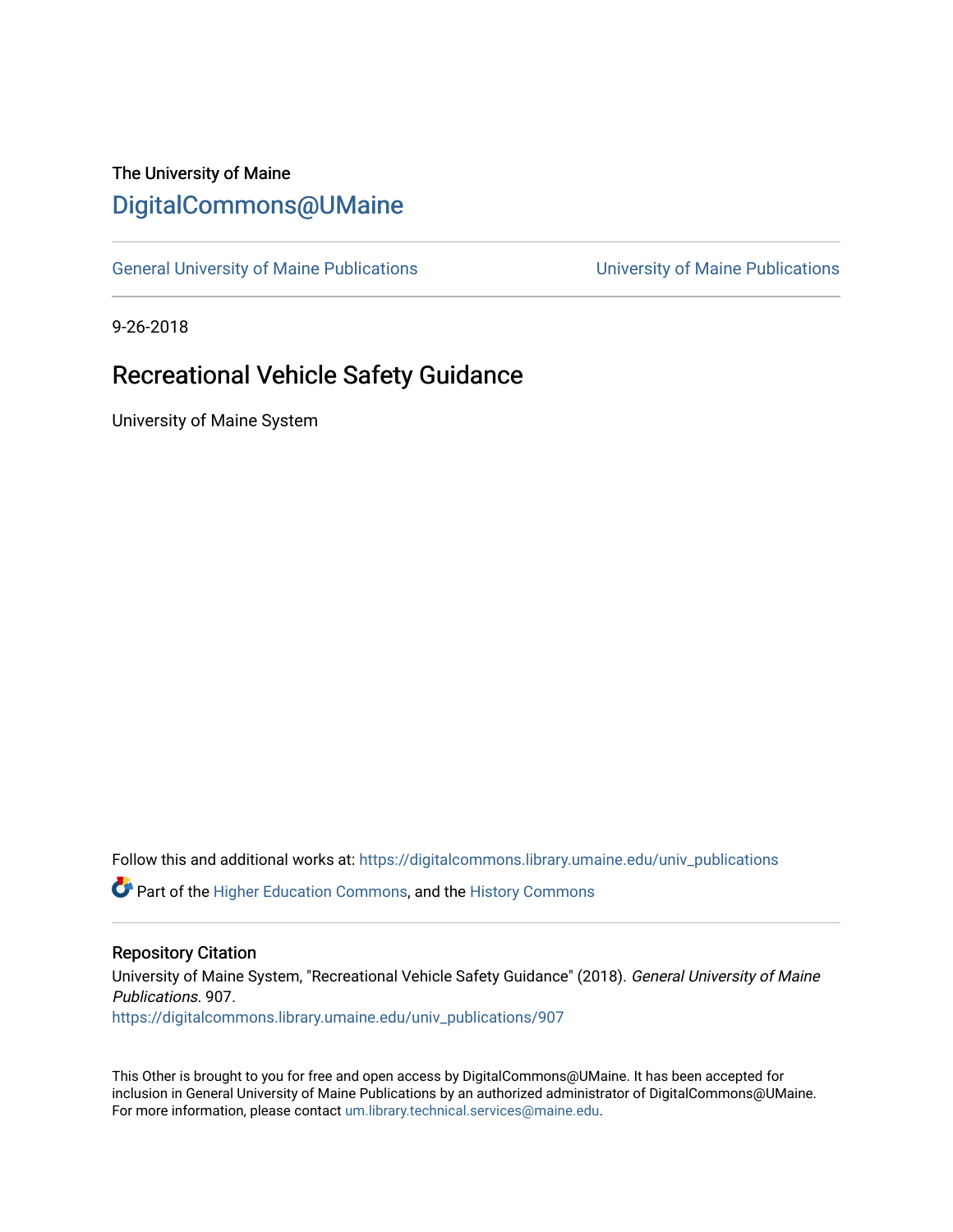### Recreational Vehicle Safety Guidance

#### **Requirements**

All ATVs and snowmobiles used at the University must comply with the minimum equipment requirements for these vehicles as stated in applicable State Law. At the University, the minimum age for ATV/snowmobile operators is 18.

The State of Maine uses the term 'recreational vehicle' to describe a variety of motorized vehicles including all-terrain vehicles (ATVs) and snowmobiles. ATVs and snowmobiles can be used for non-recreational purposes and are utilized to accomplish a number of tasks at the University. The University is committed to ensuring the safety of employees, students, and visitors who use these vehicles to accomplish their job duties. All users of these vehicles at the University must follow the provisions of this policy and all other applicable laws and University policies.

- [Maine State Title 12 Chapter 933: General Recreational Vehicle Provisions](https://mainelegislature.org/legis/statutes/12/title12ch933sec0.html)
- [Maine State Title 12 Chapter 937: Snowmobiles](https://mainelegislature.org/legis/statutes/12/title12ch937sec0.html)
- [Maine State Title 12 Chapter 939: ATVs](https://mainelegislature.org/legis/statutes/12/title12ch939sec0.html)
- [Maine ATV & Snowmobile Laws and Rules \(Dept. Inland Fisheries and Wildlife\)](https://www.maine.gov/ifw/atv-snowmobile/index.html)

### **Protective Gear**

Helmets- Helmets must be worn by both drivers and passengers of ATVs and snowmobiles. Helmets should fit snugly and be securely fastened and must comply with applicable State Law.

Clothing- Appropriate clothing is essential for rider protection. Long-sleeved shirts, long pants, and closed-toed shoes should be worn. Gloves, riding boots, and knee, chest, and shoulder protectors and other protective equipment should be considered depending on riding location, terrain, and environmental conditions.

Eye Protection- Eye protection (eye/face shield, goggles, or safety glasses) should be worn by both operators and passengers; prescription eyewear and/or sunglasses do not provide adequate protection. Eye protection should be:

- Certified as per *Vehicle Equipment Safety Commission (VESC)* V-8, Minimum Requirements for Motorcyclists' Eye Protection or [ANSI/ISEA](https://safetyequipment.org/isea-standards/ansiisea-z87-accredited-standards-committee/ansiisea-z87-1-2015-standard/) Z87.1
- Free from scratches
- Securely fastened
- Well-ventilated to prevent fogging.

### **Pre-Ride Inspection**

Operators must inspect the functional and mechanical condition of any ATV/snowmobile before each use. Follow manufacturer's guidelines for pre-ride inspection of your vehicle. Common items to check include: